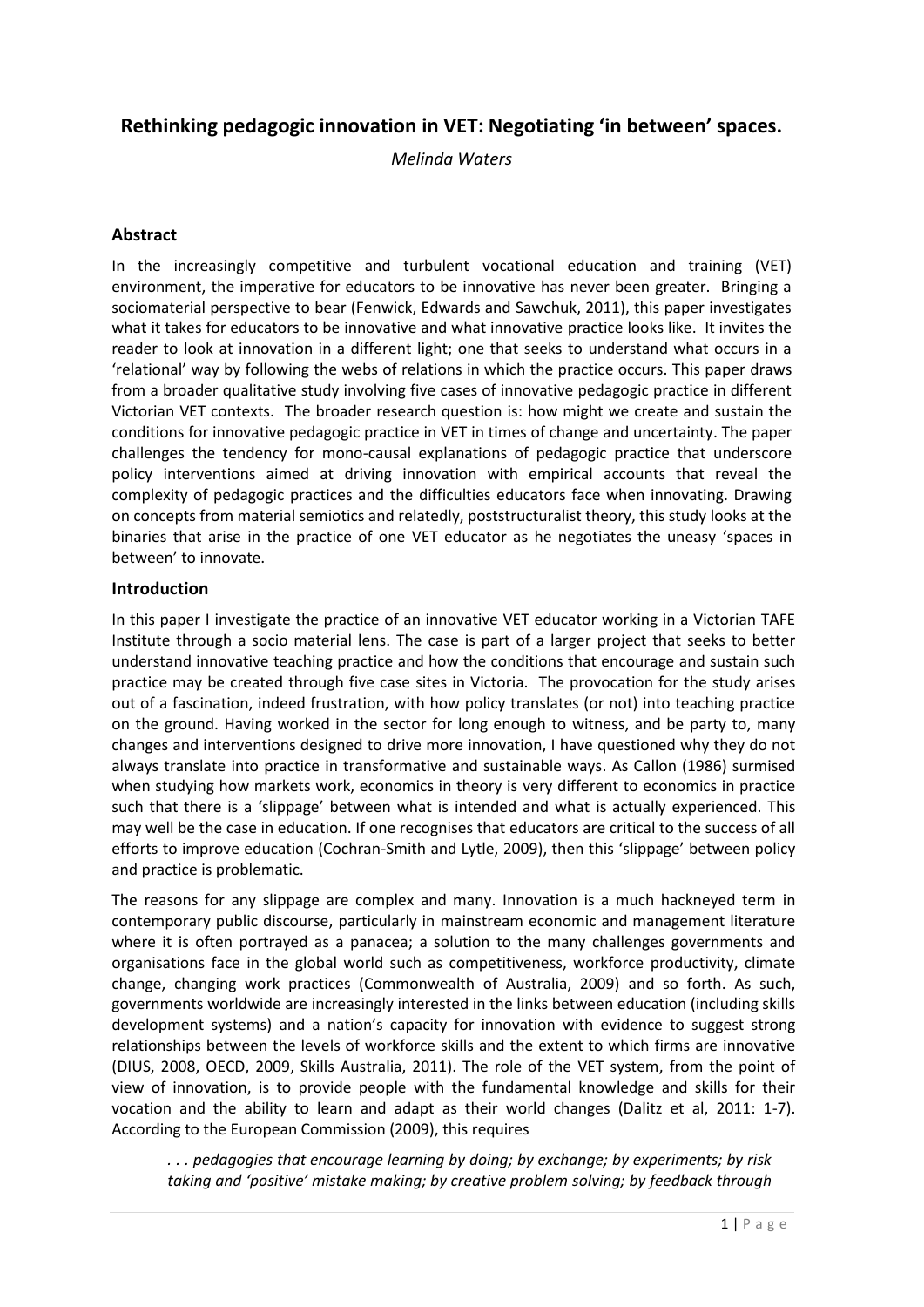#### *social interaction; by dramatising and acting the part; by exploring role models; and by interacting with the outside/adult world*.

Yet, despite calls for more innovative pedagogies, the system in Australia has not, over time, systematically developed innovative skills and attributes in learners (Mitchell et al, 2003, Dalitz et al, 2011). This view was echoed recently by Skills Australia (2011) who described the system as not 'reaching its full potential' in positioning Australia among the ten top OECD performers for skills use and innovation by enterprises. My premise is that the 'unproblematic' and 'mono-causal' accounts of innovation driving interventions in VET may not adequately account for the complexities of innovation in practice. As Suchman and Bishop (2000) observe, most accounts of innovation are repetitive in their representation of innovation as 'universally relevant acts of individual genius', or 'mistakes or accidents with unintended consequences' or the result of 'highly planned research and development activities'. They pay little attention to the places, things, practices and complex relations that foster (or not) innovation, experimentation and change.

Drawing on concepts from Actor Network Theory (ANT) (Latour, 2005, Law, 2009) and, relatedly post structuralist theory, I investigate this premise through a 'sociomaterial' lens; a way of investigating innovative practice in a 'relational' way that follows the webs of relations in which the practice occurs. Set within a VET setting in Victoria, the study draws respectively on understandings of innovation drawn from the interdisciplinary fields of education and the sociology of science and technology<sup>1</sup> (STS) to contest the tendency for deceptively simplistic and unproblematic explanations of innovative practice with accounts that reveal how complicated, messy, unpredictable and political the practice can be. Using data from one case study, I look closely for the binaries or dualisms that arise in the practice of an innovative educator to see how he negotiates the uneasy 'spaces in between' in order to do so. I propose that these 'uneasy spaces' reflect the 'disconnect' between policy and its implementation in practice; a 'slippage between a technical/functional viewpoint intention that has driven the system's development over many years and the non-coherent<sup>2</sup> practices of the innovative educators themselves. While questioning the assumptions underpinning policy decisions in a context of educational reform may be contentious, it is important to the educational debate because, at all levels, policy frames and contextualises educational practices (Fenwick et al, 2011). It is also important to the wider discourse about VET's contribution to Australia's innovative capability, particularly to how policymakers measure the success of VET and how policy frameworks support or disrupt the system's ability to foster innovation (OECD, 2009).

The paper is structured in three parts. First, I attempt to explain the epistemological framework underpinning the methodology, drawing principally on the theoretical literature of STS, ANT and practice based accounts of innovation in the fields of science and education. I also briefly outline a 'sociomaterial' approach to investigating educational practice and provide a number of concepts useful to this study and to understanding a post-structuralist paradigm. Second, I provide a brief description of the research design and third, I give close attention to the innovative practice in one case to make visible the binaries and 'spaces in between' and discuss how they might be understood as sites or 'nubs' of innovation. Finally I discuss how we might think pedagogic innovation in a different way.

### *Clearing definitional ground*

1

Given the many definitions of innovation in the literature, I adopt a view that understands innovation as a function of learning and knowledge building. In particular, Schuetze's (1999) description of innovation as a process of learning involving 'absorbing knowledge, applying it to new uses and thereby creating new knowledge' accords with my understanding. I also favour practice-based accounts (Ellstrom, 2010,

<sup>&</sup>lt;sup>1</sup> STS is also known as Science Studies, Science and Technology Studies, the Sociology of Scientific Knowledge and Social Studies of Science and Technology (Law, 2008).<br><sup>2</sup> I draw the term non-coherent from Law et al's (2013) definition meaning that practices are always 'fuzzy' (but not in-

coherent which has normative connotations with overtones of criticism) and not as 'pure' and coherent as modern society would prefer.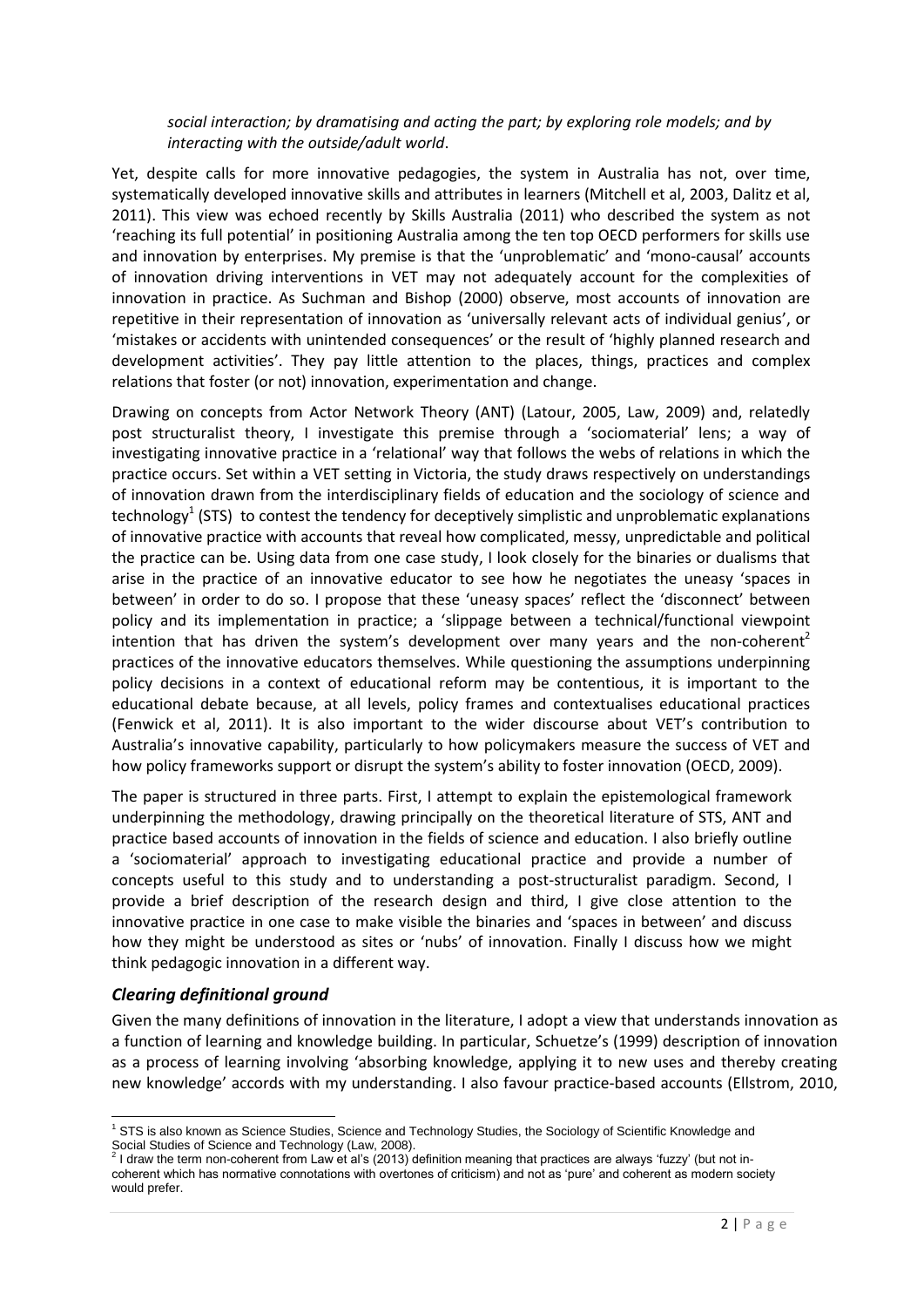Gherardi, 2000, Sorenson, 2009) whereby people learn and innovate in the course of their everyday work through implicit work processes rather than in mysterious, isolated and highly structured research and development activities (although I am not discounting this way of innovating). As innovation in educational contexts means teaching in new ways (Rowan and Bigum, ND: 3), and educational practices are, among other things, knowledge building practices (Mulcahy, 2013), my interest lies in the practices that shift traditional thinking and result in transformative change in long standing work patterns.

## **A relational view**

The established discourses of VET and innovation are, I argue, located within a positivist epistemology driven by economics and a representational view of the world. Positivist leanings look to discover an objective, independent reality where facts are clearly distinguishable from values and the world can be reduced to a single logic (Peters and Burbules, 2004). They provide a way to find the truth and explain the world well enough to predict and control it (Goulding, 2002). The problem with universal truths and laws is they can cloud our vision of how things are in everyday life and don't always account for the emergent content and nature of practice (Pickering, 2008). Mulcahy (2000) argues that positivist leanings have underpinned VET's development for years, evident in the linear and sequential models of training and in the priority given to training products, productivity outcomes and in the neo-liberal language of 'training markets' and 'industry-led' systems. A 'means/end' logic is at work, Mulcahy argues, along with instrumental views of knowledge which have significant implications for educational practitioners.

A representational rendering of knowledge frames knowledge as something produced exclusively by people who are quite separate from the world in which they work and the things they work with (Mulcahy, 2013). Knowledge and learning are viewed as both independent of and (once acquired), contained within individuals and institutions (Pickering, 2005) so there is a separation, a hard 'cut' made between meaning and matter, subject and object where, in general, people are privileged (Mulcahy, 2013). Along with others, these separations, or problematic binaries (Fenwick et al, 2011), are the places of interest for this study – affording attention to the 'spaces in between' in the practice of VET educators. By adopting a post structuralist view, my interest moves away from human-centred theories to the socio-materialist perspectives such as that offered by ANT to take into account the materials and spaces that participate in teaching practices as much as the ambitions, desires, relationships and actions that also mediate and shape them. Through ANT, innovation is seen as a socio material practice enacted within distinctive sociocultural and physical locations with interest in the complex and often tenuous networks of people and materials. It is how the people and materials work together that is of interest rather than the one-directional cause and effect terms of an innovation. After all, teaching (in a broad sense) is not one-dimensional, or

*. . . simply instrumental in the sense of figuring out how to get things done, but more importantly,. . . is social and political in the sense of deliberating about what to get done, why to get it done, who decides, and whose interests are served (Cochran-Smith, 2009: 121).*

By looking at educational practice in a relational way, the role, relationships and politics between all the 'actors' in the entangled networks of practice are considered - the teachers, technologies, timetables, workplaces, curricula, teaching resources, students, policies, managers, administrators and so on – with particular attention given to how they are assembled, reassembled and occasionally transformed (Fenwick et al, 2011). Knowing is connected with doing (rather than being understood as a purely cognitive activity)<sup>3</sup> and knowledge is no longer considered to be an inert 'stuff' (or commodity) that resides in individuals and is passed onto others (Gherardi, 2000). Learning is viewed as a relational web and a process of ongoing change that connects the learner to the world in an evolving way that changes both the learner and context.

 3 This view of knowledge and learning is also reflected in other theories of earning that are influential in VET such as situated learning theory.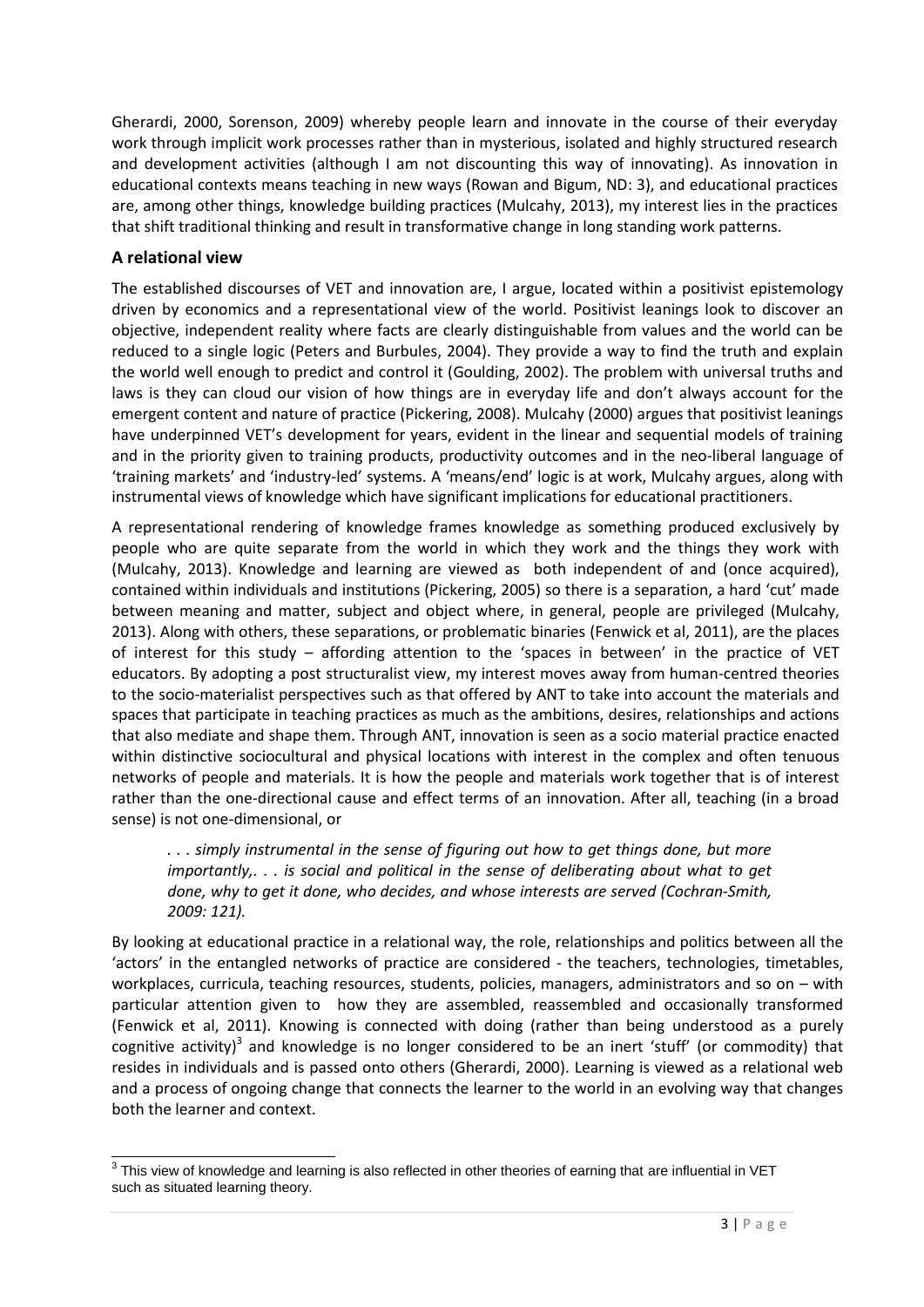ANT emerged from the work of the French philosopher and anthropologist Bruno Latour and his colleagues, Michael Callon and John Law during the 1980s (Blok and Jensen, 2011), all of whom are identified with the interdisciplinary field of STS and, importantly, the study of innovation. Latour in particular challenged the nature/culture binary through his anthropological studies of science in laboratories by claiming that scientific facts are constructed in a process whereby human interests are negotiated with materials and technologies to come together and work as one. According to Latour, 'nature' and 'society' have never been separate domains; they have always been interwoven in hybrid networks of human and non-human elements in, ". . . rather messy, non-coherent, heterogenous, pragmatic and fuzzy practices" (Law et al, 2013).

The attraction of STS is the opportunity to challenge traditional ideas and assumptions about universal truths and search for new interpretations better suited to experimental and innovative situations (Law, 2008). Because of its unpredictable and messy nature, innovation involves learning to act amidst uncertainty and ambiguity; negotiating the tensions inherent in transitioning from existing knowledge and practice to new ways of thinking and doing (Fenwick, 2000). If innovation in education, as Hillier (2008) describes, is more like the workplace – messy and uncertain - where practices do not occur in a vacuum and often don't go to plan, then traditional, positivist views may not suffice. Approaches such as ANT are able to accommodate the 'messiness' and make possible the exploration of strange and surprising links that may otherwise go unnoticed. In this way, ANT is particularly useful for analyses of educational contexts, in particular pedagogic change (Fenwick et al, 2011: 101) and of knowledge production (Mulcahy, forthcoming). The interest in socio-material networks is an emerging approach to educational research. Other socio-material perspectives (with different theoretical roots to ANT), including complexity theory, cultural-historical activity theory (CHAT) and spatiality theories, are all interested in explaining how the elements and relations within a system are produced, formed and stabilised (or not) in an activity (Fenwick et al, 2011).

# **Concepts useful to a study of innovation**

Two opposing theories emerge in the educational and STS literatures on innovation; the traditional and dominant perspective of diffusion and the other, less prescriptive perspective of translation. While concepts from both perspectives are useful to this study, the latter is critical to this study as ANT (as a set of conceptual and methodological tools) and is also known as a 'sociology of 'translation' (Hamilton, 2013).

# *Diffusion Theory*

Familiar representations of innovation draw on Everett Roger's (1995) diffusion model, a highly planned, sequential and predefined approach based on economic logic and the discourses of human capital and marketisation. This model, familiar in education, explains innovation (particularly technical innovation), as a systematic, sequential and time-ordered process where an idea/new product spreads across a social system. Diffusion theory looks at the human characteristics of an innovation - the people adopting it, how decisions are made about it, the stages it passes through, communication channels, the roles of people in the process and the degree of similarity between individuals in the social system. Also familiar is the language used to describe how an innovation moves through a social system starting with a slow rate of adoption (the first 10-25% of 'early adopters'), relatively rapid adoption by the late adopters and finally, the reluctant adoption by the 'laggards' (Rogers, 2005). The measure of success is the number of people who adopt the innovation in a given period of time. The 'fabled' tipping point is when the rate of adoption rapidly increases as more cautious people are pressured to join the majority.

For the management and economic theorists, diffusion theory provides a simple and practical framework for organisations to understand innovation and avoid or minimise the barriers to its diffusion (Rogers, 2005). For education, however, the model has limitations. In higher education, Bigum (2000) found that diffusion models proved of little value in guiding policy makers or practitioners in the implementation of innovations in online learning. In school settings, Perillo (2007) concluded that interventions based on front-end planning and back-end implementation worked to obstruct rather that encourage innovation,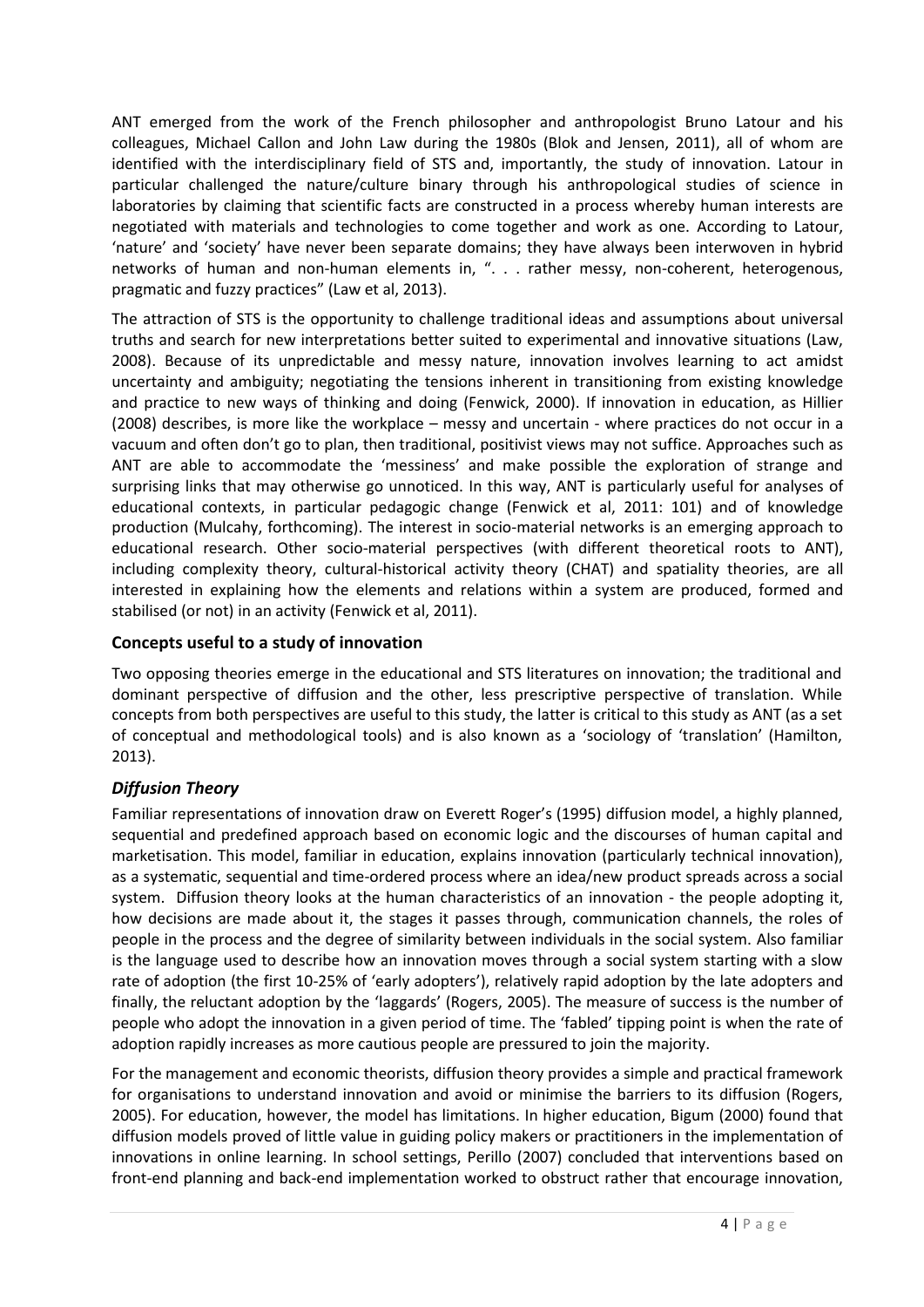a view echoed by Orlikowski (2002) who found that 'in-put, out-put' notions of innovation 'bog down' attempts at creativity and do not develop an enacted innovation capability throughout an organisation. In studies of science, Latour (2005) criticised the model's linearity and its inability to account for alternate trajectories, the temporary and unpredictable nature of innovation and the many inputs, changes and negotiations that occur along the way.

## *Translation*

As an alternative, Latour (1987) framed innovation as a fluid, knowledge practice that evolves through networks of people and materials, shaped, displaced and transformed by those it comes into contact with. From a translation perspective, an innovation does not exist as a stable entity from beginning to end but is continually made, remade, moulded and shaped by the needs and interests of the people and things it encounters along the way. Change (or translation) occurs at connection points in the networks as links are formed and new 'actors'<sup>4</sup> join the network (Fenwick et al, 2011). The fundamental principle of translation is that people need other people, objects and materials to transform or translate an idea or concept into reality (Ibid). Thus, a translation account of innovation refers to the many possible associations between actors that contribute to an innovation rather than a linear, mono-dimensional pathway of development (the input/output model). Thus, innovation is a process before it is a result (Callon, 1986) and an emergent, new and different performance rather than a deliberate, observable and calculable behavior (Perillo, 2007). The ontological claim that links translation theory to education is the 'performative', the notion that teaching practices – occurring in networks of people and things (in this case, teachers, curriculum, technologies, learning resources, timetables, management and administration, other teachers, students, government and organisational policies etc) - are brought into existence through performances (Bigum and Rowan, 2004). In other words, the act of teaching – planning lessons, choosing pedagogic approaches, dealing with students, assessing performance, solving problems, sharing and reflecting on practices, doing administration - involves many actors and is performed in different ways by different people in different places with different things, connected in a variety of complex and seemingly indeterminate ways. Learning and teaching practices are thus 'effects' of the networks of people and materials through which they are translated and enacted (Fenwick et al, 2011). Knowledge (and ideas) is translated at every point as it moves through networks and systems, modified and sometimes transgressed along the way.

### *Moments of translation*

Callon (1986) describes four 'moments of translation' in the innovation process that offer researchers 'slices in time' (Hamilton, 2013) that point to specific events for scrutiny about how the network is extended and strengthened, or alternatively, weakened or disassembled. The first moment, *'problematisation'* is the point at which an idea or problem is framed in a particular way and the actors in the network identified. For example, a teacher may have a challenge such as meeting the evidence requirements in a VET qualification (as occurs in the case study). Other actors are implicated by design or invitation in the problem such as the students, other teachers, Training Packages, CBT, learning resources, classroom spaces, pedagogies, organisational policies and politics, administrators and managers, quality requirements etc. and the network is defined (including those actors who are excluded from it). The second moment, *'interessement'* occurs when the network strengthens enough to work on the problem and withstand the rigors of the project or problem (Hamilton, 2013). If strong alliances and connections are formed (that is, everyone's interests are served), then '*enrolment'* occurs and all of the actors are engaged in the innovation (or new behaviours) and translated in certain directions. If the network becomes sufficiently durable, '*mobilization'* is achieved, the fourth moment, when the innovation can be extended into other locations and domains. At this point, previously questionable truths and meanings have been contested and accepted and a new (although often precarious) order or settlement is achieved. All of the 'moments of translation' must be realized if an innovation is to be

 4 Actors can people, technologies, 'natural' phenomena, documents, materials, knowledges, social facts, collectivities, and other non- human actors such as animals and plants etc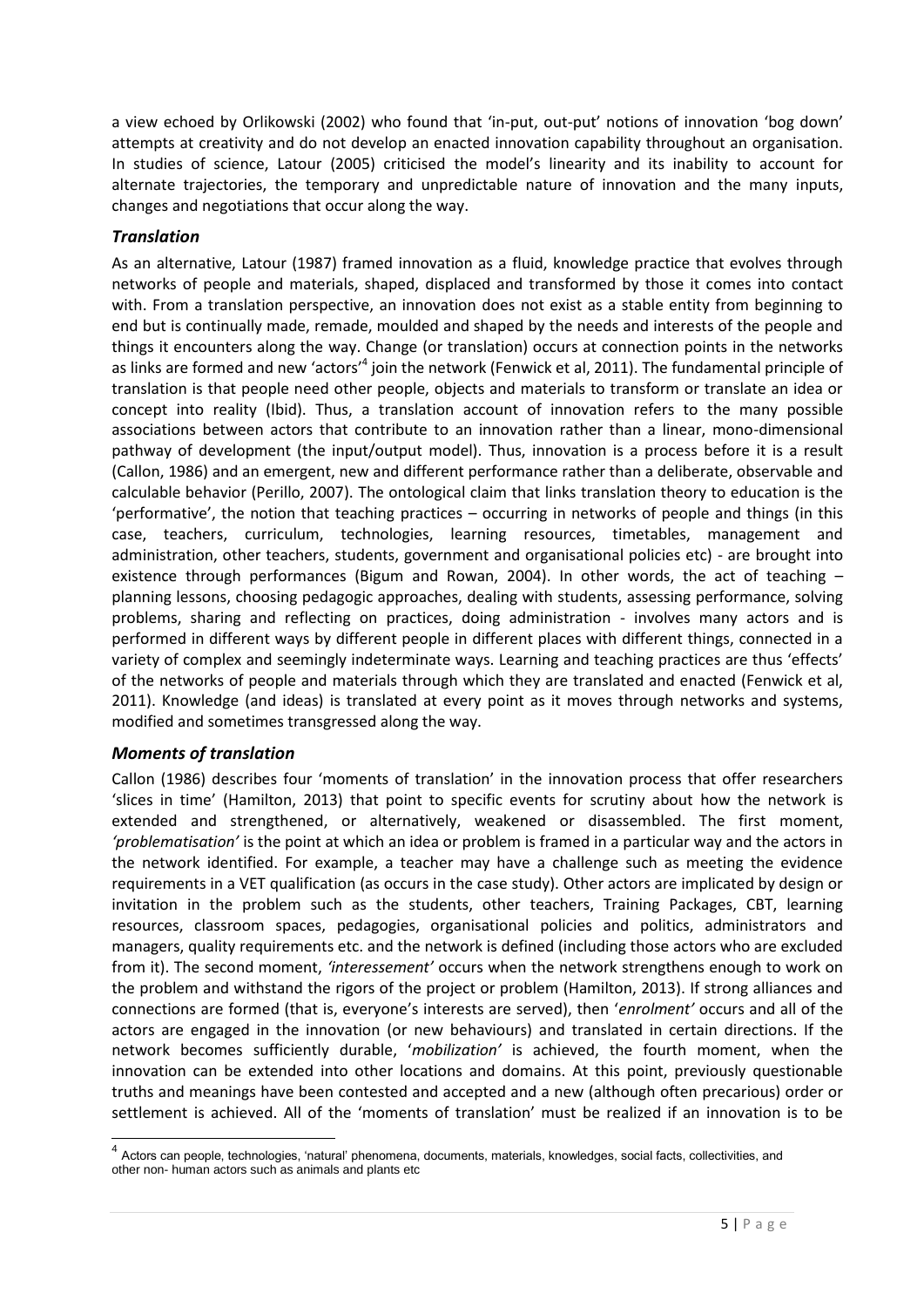successful or a particular function or project achieved. While the moments of translation are useful to this study, they are associated with early iterations of ANT and criticised for being overly representational and reducing the complexity of practice to a fixed, linear model that tends to, "*distort the complexity it was intended to liberate"* (Fenwick and Edwards, 2013).

### *Dualisms and binaries*

Translation thinking seeks to abolish binaries or dualisms; the 'imaginary divides' such as that between people and the naturalised environment (Fenwick et al, 2011). In VET, these dualisms may include mind/body, work/learning, industry/education, theory/practice, people/things, teacher/industry professional and, as the current discourse has it, innovation as good/status quo as bad. The binaries exist in the 'taken-for-granted' categories used to conceive, think and act upon education policy, curriculum, learning, development, assessment, achievement and so on (Ibid). They are problematic, particularly for education analyses (and one would argue for practitioners) because they are treated as separate, distinct, real and knowable phenomena and, as such, necessitate a certain order of response and action (Suchman and Bishop, 2000). Further, these binaries can harbor issues and controversies and hide 'boundary-making' with respect to the policies and practices that define them (Fenwick et al, 2011).

### **Research Design**

In line with the precepts of STS, this paper draws on the data from case studies; in particular one case of five investigating innovative pedagogy that suggests a link between the notion of binaries and innovative practice. The case study is set in a metropolitan TAFE Institute in Melbourne where a VET educator is using problem based learning (PBL) to teach other VET educators. Through this case, I am looking for binaries and patterns or 'logics' (Law, 2013) regarding learning and knowing within the processes of innovative practice in order to gain insight into how innovative practices may be encouraged and sustained. The broader research includes a literature review, five case studies and an analysis of the data using ANT as an analytical 'toolkit'. A number of questions were considered throughout the research process:

- what is this a case of (Perillo, 2007);
- what happens on the ground when VET educators innovate;
- how is the practice innovative and how does it takes shape;
- how do the 'on the ground' innovative practices compare with the discourses of VET pedagogic innovation; and
- what does this tell us about how conditions for innovation in VET practice can be created and sustained?

Case data were collected using an online survey, face to face interviews and an observation of the educators in practice, with permission from both the participants and their organisations. Records and transcripts of interviews and observations were analysed using qualitative methods of content analysis and read a number of times to trace the actors, relations and associations that occurred in the pedagogic networks to make visible the processes and binaries at work and to determine patterns or 'logics' of innovation. The participants were selected for their reputation for innovative pedagogic practice in specific VET settings in Victoria.

# *Limitations of the study*

As this paper draws on empirical data from one case study of five (as yet incomplete) studies of innovative practice, I do not claim any representative value with respect to the empirical material, nor do I make any 'hard' conclusions from the analysis. Rather, I use the case to highlight points of interest emerging in the study that may not otherwise be visible through other methodological approaches. I do not propose that this methodological approach is the best and only way to study educational practice; I am more interested in exploring new ways of understanding educational practices so that different interventions concerning VET innovation and change (including even teacher development) may be considered. I am also aware that critics of ANT raise the tendency for scholars such as myself to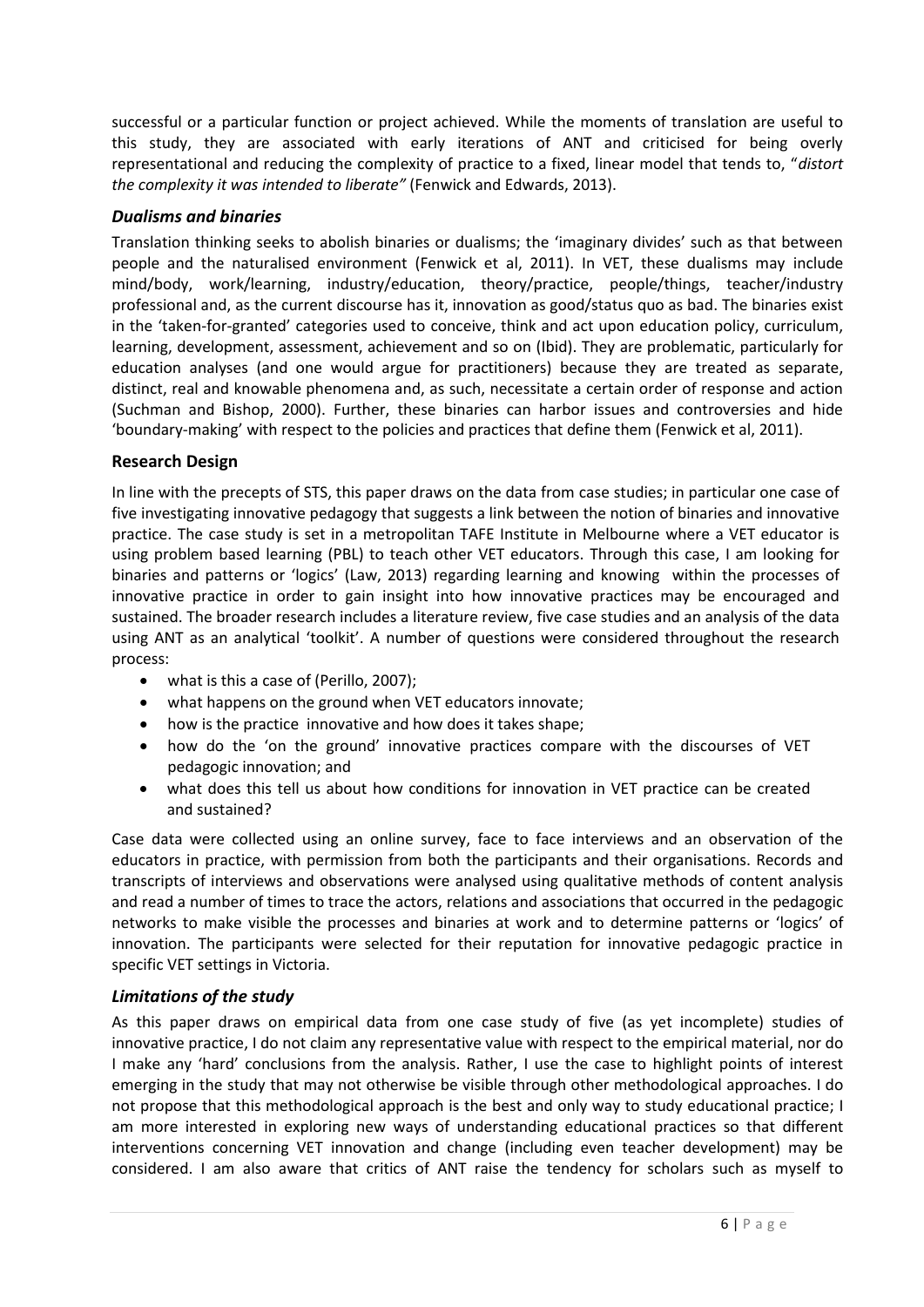investigate the more visible networks at the expense of the less visible, and to describe concrete 'representations' of networks that defy the very purpose of STS and ANT (Fenwick et al, 2011). This is a challenging proposition that I constantly consider as I evolve through the study in ongoing reflection about how I undertake analyses informed by the fundamental (and often non-intuitive) theoretical premises of ANT and STS. My natural will is towards 'purity', reductionism, the formation of single logics and all-encompassing explanations that deceptively make phenomena such as innovation seem more manageable<sup>5</sup>.

## **A story of innovative practice**

### *Problematising learning*

The case study in question is a story of an innovative VET educator using problem based learning (PBL) in a large metropolitan TAFE Institute. Tom, a relatively experienced educator, is teaching other VET educators in an upgrade of their teaching qualifications from a BSZ to the Certificate IV in Training and Assessment (TAE).

### *Prelude*

-

Tom has been an educator in TAFE for over ten years coming to teaching quite late in life after a long and successful career in industry. His drive to be innovative grew from observations (and frustrations) that the programs he was involved in delivering were not attuned with his understanding of the skills and attributes industry needed graduates to have. Teaching was then, "*. . . so teacher centred. I was supposed to be the fountain of all knowledge. . . It was as if I was saying, "You are here to learn what is in my brain and I'm going to tell you".*

Tom discovered PBL while studying a Masters of Education. PBL, he said, resonated strongly with his professional identity. At the time, Tom was using industry to set real problems for the students.

*All of a sudden . . . I didn't have to have this one way communication with students; I could engage them by setting problems - which is what I was doing in industry. . . . I was mirroring what was happening industry and trying to give the students a real perspective. . . I made it real. I brought the outside world in.*

Tom found his practice changing from one of 'disseminating information' to facilitating collaborative, participatory, experimental and explorative learning. It was the opportunity for collaboration, research, teamwork and analytical analysis of information that resonated with him - that was how he said he operated in industry. "*It involved real problems for the real world – problems that mirrored what happened out there. I was a reflection of industry. I was industry".* 

By undertaking in-depth analysis of problems, Tom found that students slowly developed the ability to discuss, explore, think analytically and find solutions. For Tom, teaching was about

*. . challenging them to think creatively . . . to bring others together to assist. . . . to challenge their own thinking and experimenting and exploring with ways to work smarter and not harder. Industry respects that I challenge the students to think- not around the norm- but around the abstract because there are so many different variables that will come into what they do. They need to be able to experience those variables to innovate once they get out there.*

At first cut, one might infer that translation work was occurring – transforming the teacher, students, resources, spaces, industry people, classroom practices and course into something new such that the roles, identities, relationships and pedagogies within the network of Tom's practice were changing.

<sup>&</sup>lt;sup>5</sup> Here I draw again on the work of Law et al (2013) and the notions of 'modes of syncretism' and non-coherence. These refer to how we make sense of many different 'patterns' or 'logics' of practices and the tendency of modernity to seek a single logic to explain them (a will to purify). The authors draw on Latour's notion that, despite the seemingly consistent and glossy world, under the bonnet, the practices are non-coherent and messy.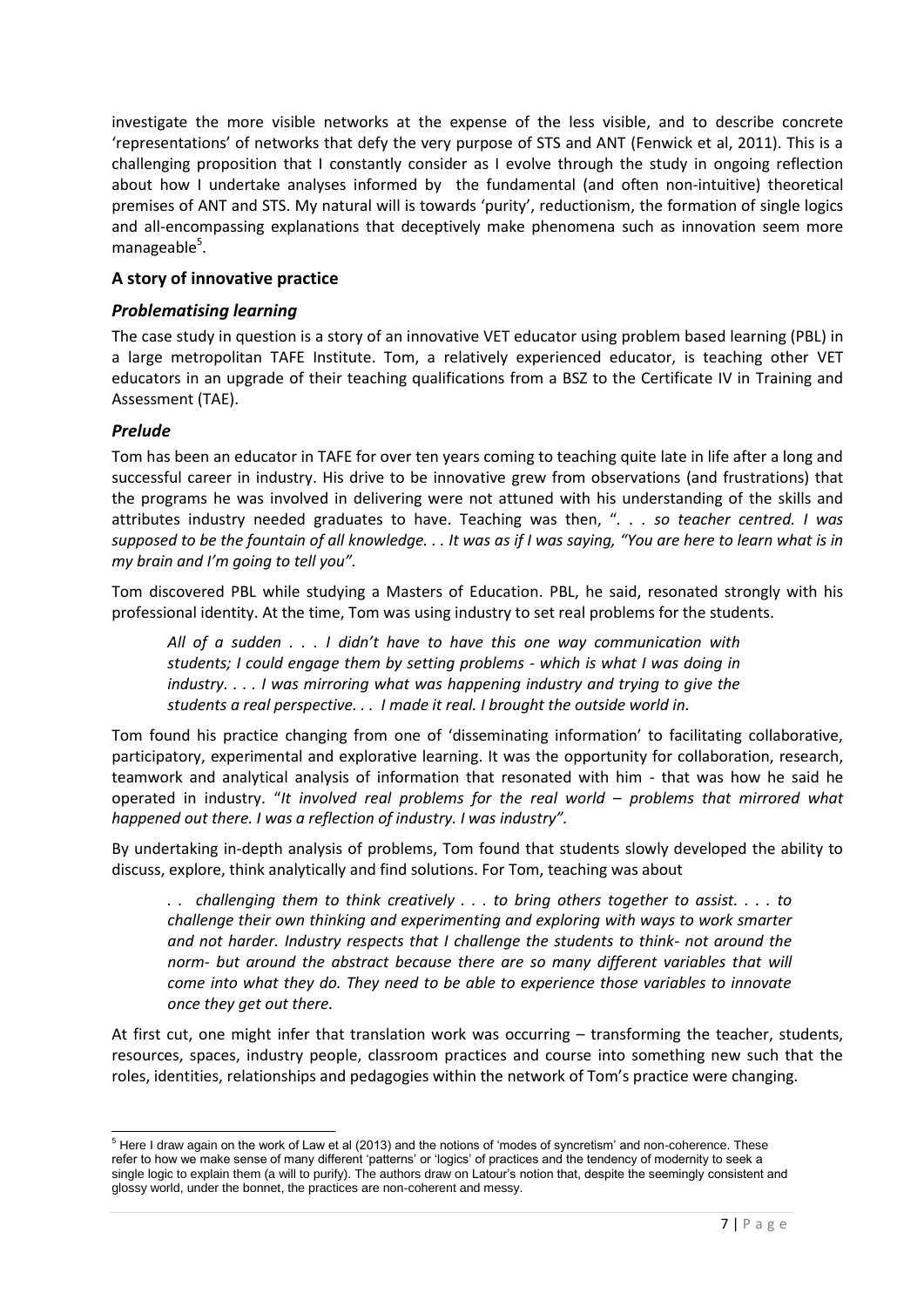*I was no longer the teacher- I was their CEO. When they came through that door, they didn't come to school, they came to work. They worked in groups, they set their own agendas, regulations about behaviour, deliverables, consequences, learning contracts to each other and the power to hire and fire. It was high level stuff. This was not a classroom . . . this was industry.* 

What is less visible in this reflective account is how difficult and messy Tom's innovation was. Time has filtered the experience, although when asked how other teachers viewed his attempts at new practice, he mentioned

*I have been called not nice things in a lot of cases because of what I do and how I do it. . . There are institutional blockers that inhibit people to take on new pedagogic practices. I don't think I have ever seen a PD for teachers that talks about real pedagogic practice and hard it can be when you do something new.* 

#### *Innovation in practice*

Observing Tom's practice as it happens tells the real story. Returning to the educators undertaking the qualification upgrade, Tom's *problematisation* lies in how to engage them in a Certificate IV when many have higher qualifications, including university degrees. Some feel strongly that the Certificate IV does not reflect their professionalism and many years of teaching experience (in VET and other educational sectors). Engaging these teachers at the very start is a difficult and challenging task. Clearly, some do not want to participate as evident in their body language and, in some cases, overt challenges to Tom's explanation of the program and how it will be delivered.

To achieve the upgrade, participants undertake a combination of face to face training, recognition of prior learning (RPL), a work based project and class presentations. This program further problematizes Tom's practice with a complex array of pedagogies, resources, assessment requirements, timetables, quality regulations, policies and procedures and technologies, spaces and materials that he and the educators work with and within (a 'lash-up' towards securing '*interessement'*). The educators are clearly not enrolled even though they must, to meet regulatory requirements, complete the upgrade. As the program progresses, Tom works hard to persuade each educator to engage in the learning process, negotiating and translating conflicting 'interests' or tensions in the group and the different aspirations, objections and goals harboured by each individual. Tom wants the educators, through participation in the program, to change their practices.

*I don't want them to change the world; I just want them to improve one aspect of their practice. And if they do - I have succeeded. I want them to put their own identity on it so they own it. There are people within every group that will implement some changes around a better way of doing things.* 

The work for Tom is to 'displace' their interests; to convince them they want what he wants (enrolment) so that, as Latour (1987) says, the actions, debates, discourses and resources can come together in a temporary network. Slowly, Tom convinces the educators that their interests will be served so, in the terms of translation theory, enrolment begins. Tom introduces the work based project by posing a problem. The educators are required to design a training program for an industry client and, as he doesn't have the 'outside world' to bring 'in' to the classroom, Tom acts as a fictitious client. He puts a scenario to the group for which there is no right or wrong answer, breaking the educators into 'pods' or groups to work on their project. He circulates between the pods, answering questions and prompting and challenging each group with more questions. By doing this, he is teasing out misconceptions, misunderstandings and issues about CBT, Training Packages and even about industry so the thinking can be made visible and challenged and debated. As Tom self describes, he is pushing the educators 'out of their comfort zones'; challenging their views and assumptions and encouraging different thinking about practice. In 'translation terms', he is testing the strength of the network and, simultaneously working to strengthen and stabilise it.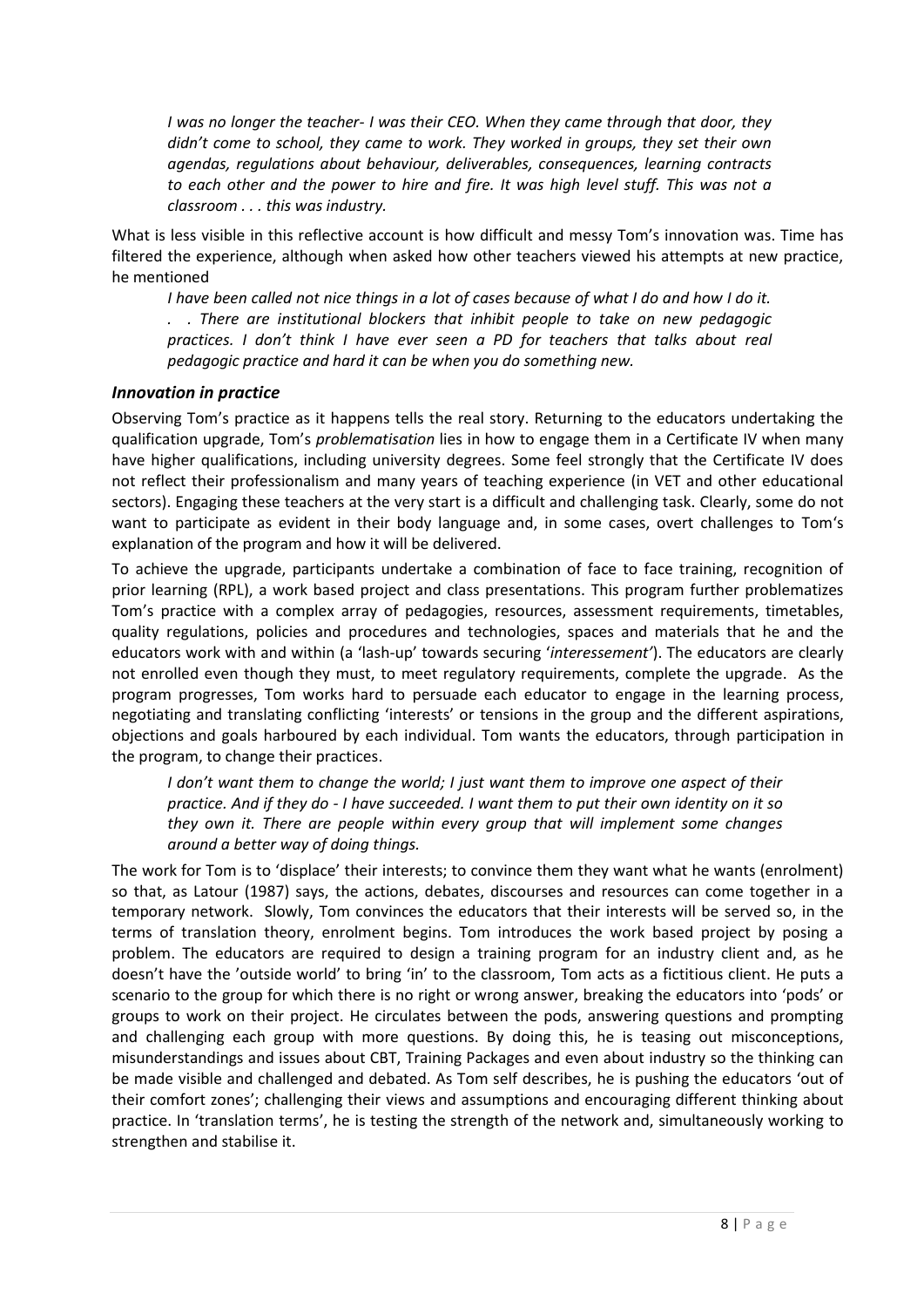As the groups worked, an animated buzz and energy started to build (enrolment). It was a messy business. There was stuff everywhere – power cords, cooking utensils, iPads, drawing pads, books, whiteboards and so on - as each educator brought their specific industry orientation into the network for their presentation. It was edifying to see how hard Tom worked to keep the network together. He changed and adapted his practices to what was happening in the moment, working hard to keep the educators enrolled and engaged. Even simple practices such as squatting down beside each group when talking to them, was significant in that it lessened the power differential between him and the learners, a differential he claimed that that can be problematic when teaching other educators. While PBL can be viewed as an innovative pedagogy, it is the way Tom translated his practice in the moment that is most innovative. Innovating here means working in the constant tension between exploiting existing practices and generating new knowledge and learning through continual transformation (Hager and Johnson, 2008). Tom's practice is elusive, problematic and complex as he explains:

*What I do and how I do it is abstract. I get to a point [when teaching], go back, go off on a tangent to another point where sometimes, I go too far up there and I need to come down because I can see the people [students] aren't with me. I have a conceptual idea and how I want to cover it. . . Then there might be a change in the dynamics, a comment made and I can't go there anymore . . . so I explore that idea even further using the key points the students give me.*

Tom is enacting PBL theory through the materials, objects, people, spaces and things in the network to 'do' the learning as he switches between practices as he goes. The 'heavy lifting' in Tom's practice seemed to occur in the moments of translation, particularly during 'interessement' and 'enrolment' where it was touch and go as to whether the educators would 'buy-in' to his problem. What make it difficult he says, are the unexpected errors and mistakes that happen along the way and the anxieties associated with not knowing what will happen next.

*I know it is working when it feels right; I can see there is comprehension by the educators when they respond to being challenged to think differently and barriers have been broken down to enable 'aha' moments. . . If that doesn't happen, I say to myself, I need to get out of this hole, and when I do - that is the 'A Ha' moment for me. That is when I learn.*

It was clearly insightful for the educators to experience PBL as learners and to understand the challenges learners face when learning in this way. When asked at the end of the program for feedback, the educators clearly valued the experience, particularly being part of (rather than removed from) the innovative practice of others. Mobilisation had occurred. This perhaps highlights the significance of 'doing' rather than 'theorising' in teacher education while not discounting the importance of theory in the process (Mulcahy, 2013). While the educators had little choice about attending the program, they did have a choice about how much they 'bought- in' to the deeper thinking that challenges and displaces established norms and practices. If the educators don't buy in, they become, as Latour (2005) describes an intermediary; one who transports an idea without transformation (translation) and thus preserves the status quo. While ideas abound, practices remain the same. One might argue that many in VET have been intermediaries over time; categorised as 'adopters' or even passive observers of innovation in a diffusionist model.

### **Thinking innovative pedagogic practice differently**

This slice of Tom's practice reveals how complex, messy, stressful and material innovative pedagogy can be. Rather than teaching content (that is the theory of how to teach), Tom was translating his innovative practice through relationships and materials within the networks that contained them. This is not a straightforward process and, like all innovation, is highly susceptible to failure. What is playing out in the data is a relational pattern of learning (and teaching) where knowledge and learning are circulating in relationships between people and materials through the process of pedagogies (Mulcahy, 2011). Therefore, pedagogies are not something that are made or prescribed (representations or theories off the shelf) but are practices that are done - continuously performed or enacted within the relations that produce them (Law, 2008). The binaries of interest emerging in these accounts of Tom's practice are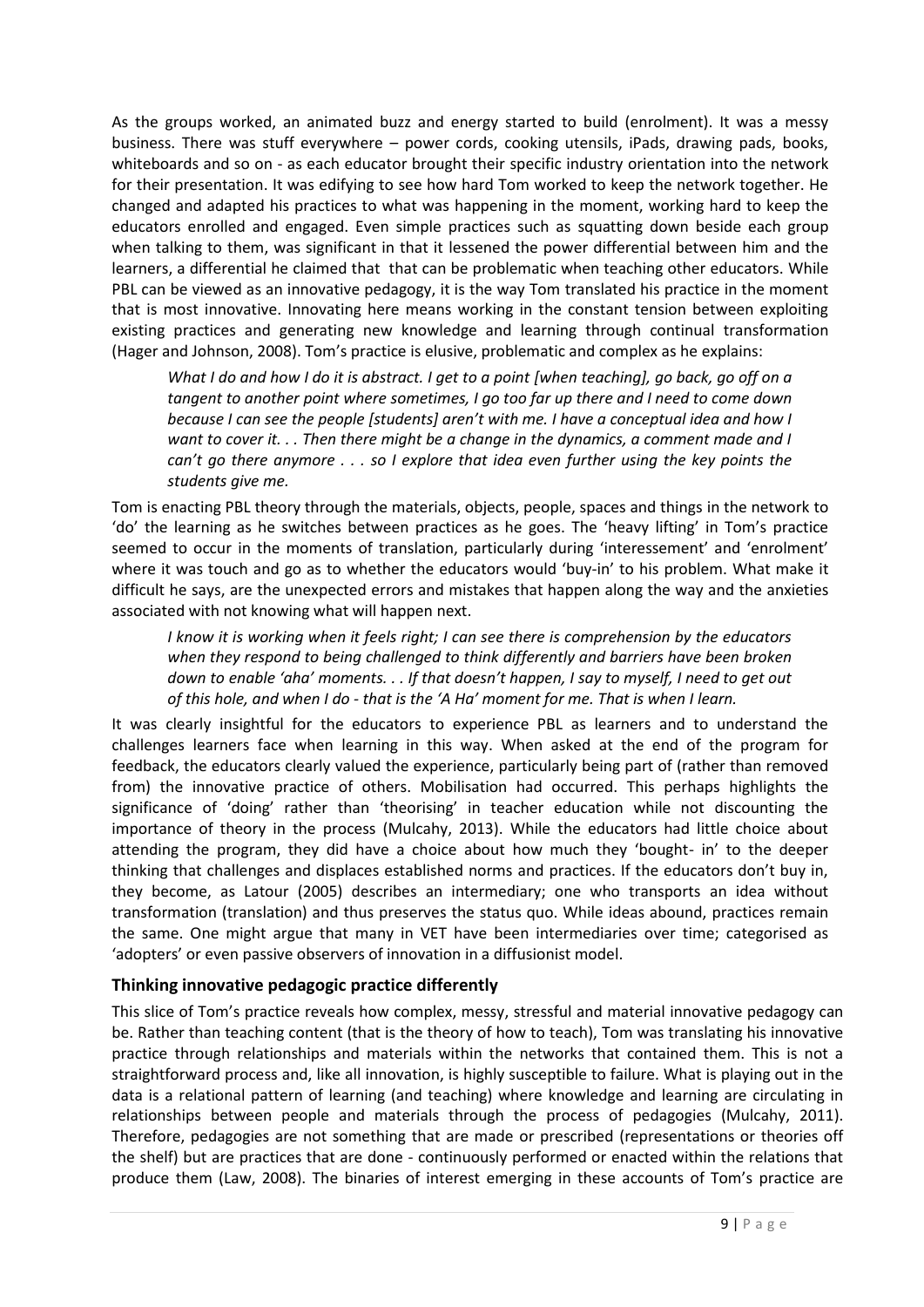those of the 'inside/outside' world, 'theory/practice' and 'teacher education/teaching practice'. These binaries harbour controversies and problems for Tom and are worthy of further investigation as 'nubs' of his innovative practices. The inside/outside binary in Tom's reflective account is particularly powerful. On first cut, his pedagogy seemed to evolve in the 'spaces in between' as a way of bridging the gap or reshaping the boundaries of the inside/outside world to solve his problem. The problematisation was how to ensure his students on the inside (in the classroom) had the necessary working practices and understandings to succeed in the outside world of work, both to meet the competency standards and also to maintain his identity and reputation as an industry professional. To negotiate the 'space in between', Tom brought industry into the classroom making associations between the internal networks of the students, institution, curriculum and classroom and the external networks of industry and work, enrolling wide ranging interests in the problem and negotiating the politics involved to form tenuous and networks or assemblages of actors that transformed (translated) his, and the students' learning.

A similar dynamic appears to happen in his practice when teaching the educators. Rather than teaching the theory of PBL, Tom is enacting the theoretical and blurring the boundaries of the inside world of teaching and the outside world of industry. This, as Mossuto (2009) says, is a process of discovery in a joint learning journey between students and teachers where both are active and acted upon (Mulcahy and Perillo, 2009). By enacting PBL and a range of other sometimes overt, sometimes indeterminate and spontaneous practices, Tom is blurring the boundaries between theory/practice, teacher/student and new practice/old practice. His innovation is an 'indigenous' aspect of his everyday work (Suchman and Bishop, 2000) challenging also the binary between normal work and innovation where normal work (bad) produces the status quo and an innovator or change agent (good) brings about new practice and change. Perhaps, as Suchman and Bishop (2000) say, innovation is

*. . . less about singular inventions than 'artful integrations' which emphasis the ways in which new things are made of reconfigurations and extensions to familiar environments and forms of action.* 

### **Conclusion**

This case study describes pedagogic innovation as an everyday, politicised, contingent, messy and material practice, taken up by particular actors and made to work in particular ways. It is, however unwise to generalise from this case as the contexts, educators, students, curriculum, materials and spaces vary considerably from location to location. However, the findings are indicative of what is emerging in the larger research project. Rather than answering the research questions, this paper points the researcher to the less visible controversies and complexities in the innovation processes that might assist in better understanding how innovative practice can be encouraged and sustained. Using ANT as a guiding conceptual framework, it is fascinating to see how the practice of educators, as Hamilton (2013) says, is positioned and influenced by others, by social discourse and by cultural artefacts and materials. What may be concluded is that a relational, materialist, practice-based approach to innovative pedagogies is a convincing way of accounting for the messiness and difficulties educators have to negotiate in their daily practice. Clearly in this case, binaries exist as problems in Tom's pedagogic practice and his innovative way of dealing with them is to use PBL to span the 'spaces in-between' theory/practice, inside/outside, teacher/student and existing practice/new practice.

By using translation theory to frame learning and innovation in a different way, this study also challenges the representational view of innovation, knowledge building and learning underpinning many policy and management interventions driving change in VET organisations. Innovative educators, as 'artful integrators', have to navigate through a maze of problematic binaries in a stronghold of hegemonic teaching networks, and hold their nerve in the 'spaces inbetween' in order to do things differently. The outcomes for learners are contingent on the translation of the innovation with all the uncertainty and complexity that it involves. These observations raise further questions about what does it takes for educators to do that and what support (from policy makers and organisations) is required.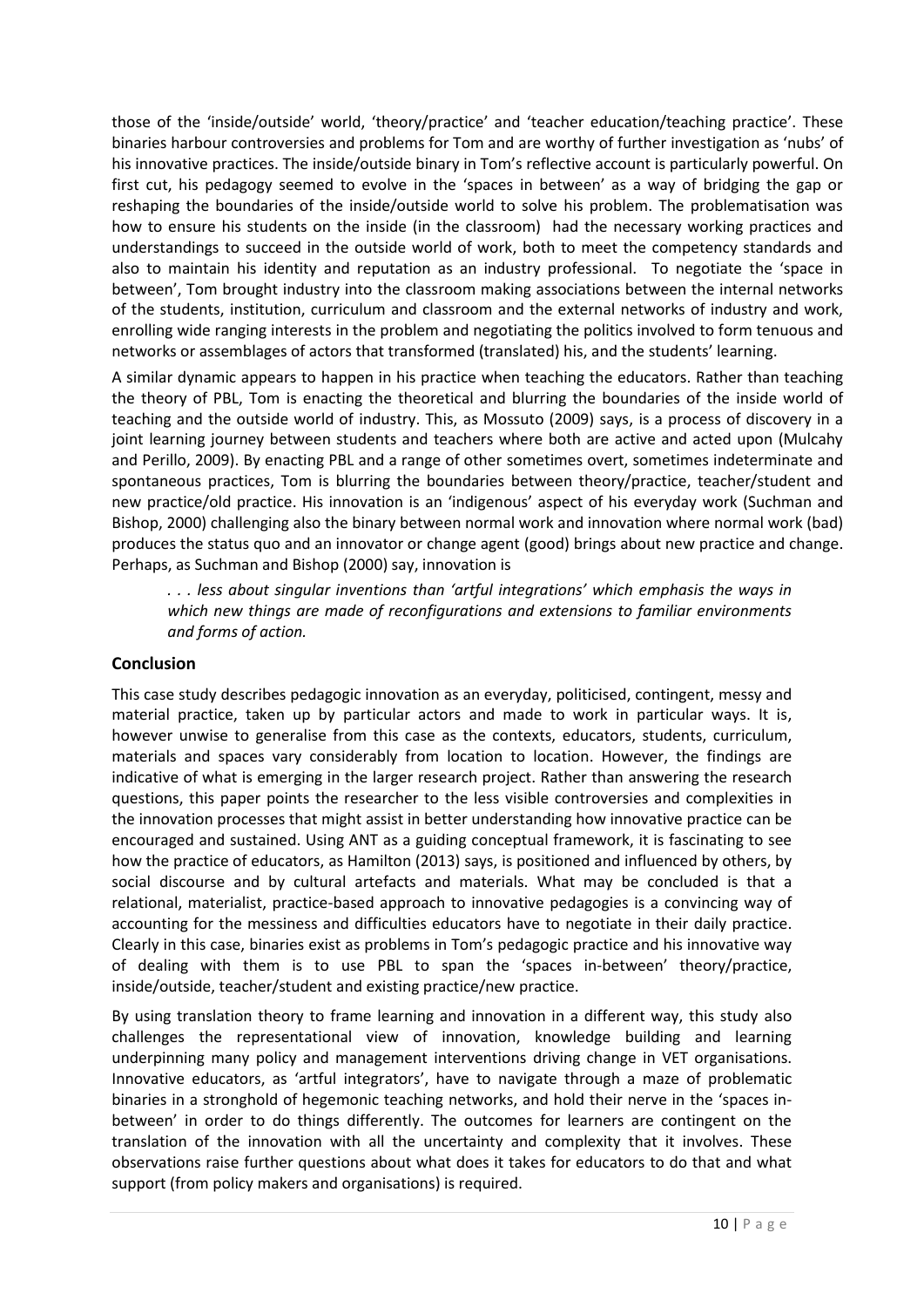### **References**

- Bigum, C. (2000). Actor-network theory and online university teaching: translation versus diffusion, in B. Knight & L. Rowan (Eds), Researching future orientated pedagogies (Flaxton, Post Pressed), pps. 7 – 22).
- Blok, A. And Jensen, TE (2011). Hybrid thoughts in a hybrid world. Routledge, New York

Callon, M. (1986). Some elements of a sociology of translation: domestication of the scallops and the fisherman of St Brieue Bay. In Law, J. (Ed), Power, Action and Belief: A new sociology of knowledge? Sociological review monograph 32. Routledge & Kegan Paul, London, UK.

- Cochran-Smith, M. and Lytle, S.L. (2009). Inquiry as Stance. Practitioner research for the Next Generation. Teachers College Press, Columbia University, New York.
- Commonwealth of Australia (2009). Powering ideas. An Innovation Agenda for the  $21<sup>st</sup>$  Century. Department of Innovation, Industry, Science and Research, Canberra, Australia.
- Dalitz, R., Toner, P. and Turpin. T. (2011). VET and the diffusion and implementation of innovation in the mining, solar energy and computer games sectors. Centre for Industry and Innovation Studies, University of Western Sydney for the NCVER.
- Ellstrom, Per-Erik (2010). Practice-based innovation: a learning perspective. Journal of Workplace Learning, Volume 22, Issue 1, pps 27-40.
- European Commission (2009). Entrepreneurship in Vocational Education and Training. Final Report of the Expert Group. European Commission Enterprise and Industry Directorate-General. [http://ec.europa.eu/enterprise/policies/sme/files/smes/vocational/entr\\_voca\\_en.pdf](http://ec.europa.eu/enterprise/policies/sme/files/smes/vocational/entr_voca_en.pdf) Access date: 10 February 2013
- Fenwick, T. and Edwards, R. (ED) (2013). Researching Education through Actor-Network Theory. Book complication, special issue of Educational Philosophy and Theory, Volume43, Supplement one. John Wiley & Sons, UK.
- Fenwick, T., Edwards, R and Sawchuk, P (2011). Emerging Approaches to Educational Research. Tracing the sociomaterial. Routledge, UK, USA and Canada.
- Gherardi, S. (2000). Practice-based Theorising on learning and Knowing in organisations. Organisation, Volume 7, pps. 211-223, Sage, London.
- Goulding, C. (2002). Grounded Theory. A Practical Guide for Management, Business and Market Researchers. Sage Publications, London, UK.
- Hager, P. and Johnsson, M.C. (2008). Working outside the comfort of competence in a corrections centre. Proceedings
- Hamilton, M. (2013). Unruly practices. In Researching Education through Actor-Network Theory, Fenwick, T and Edwards, R (Ed). John Wiley & Sons, UK.
- Hillier, Y. (2008). Innovation in teaching and learning in vocational education and training: International perspectives. Paper written by Yvonne Hillier, University of Brighton for the National Centre for Vocation Education Research.
- Hodkinson, P. (2005). Learning as cultural and relational: moving past some troubling dualisms. Cambridge Journal of Education, Vol. 35, No. 1, March 2005, pp. 107–119. Access date: 13 December, 2012.
- Latour, B. (1987). Science in Action. Open University Press, London.
- Latour (2005). Reassembling the social: An introduction to actor-network theory. Oxford Press, Oxford; New York.